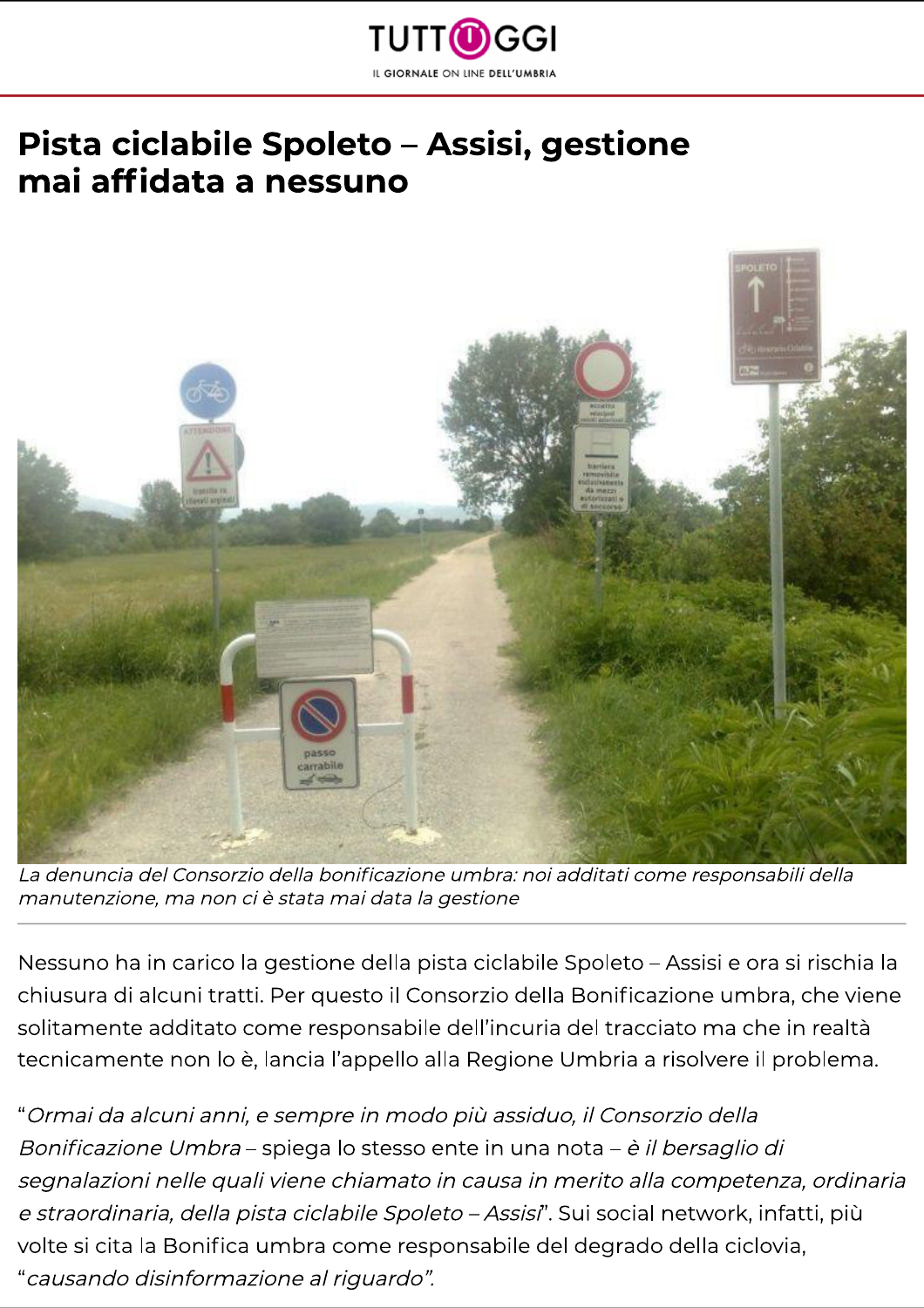"La realtà dei fatti-viene spiegato - è che il Consorzio della Bonificazione Umbra è stato incaricato dalla Regione Umbria in qualità di concessionario per la progettazione e l'esecuzione dei lavori, a carico del finanziamento regionale, della pista ciclabile Spoleto – Assisi. L'opera è stata realizzata e consegnata dal Consorzio della Bonificazione Umbra alla Regione Umbria nel 2015 ma non è mai stato individuato come soggetto affidatario della gestione dell'opera. Quindi il Consorzio della Bonificazione Umbra non ha alcun obbligo né di esecuzione di manutenzione straordinaria né di esecuzione di manutenzione ordinaria sul tracciato, parte del quale in sede propria e su viabilità secondaria".

"È noto che l'intero percorso – osserva la Bonifica umbra – è oramai oggetto di intensa promozione turistica da parte della Regione Umbria e di alcuni dei Comuni interessati, trattandosi, senza dubbio, di un tratto distintivo e qualificante dell'offerta turistica dei nostri territori e opera caratterizzante quel turismo verde e sostenibile per lo sviluppo del quale sono state investite ingenti risorse. Si ritiene che la lunghezza del percorso, la varietà dei suoi tratti, l'aumento costante dei fruitori e il verificarsi di ripetuti atti vandalici alla segnaletica di supporto rendono oramai improcrastinabile l'individuazione di un soggetto gestore per far fronte alla manutenzione programmata e anche al fine della individuazione delle responsabilità sulla sicurezza del tracciato. Perdurando infatti la attuale situazione, il degrado dell'opera, che è facilmente visibile dalle numerosissime foto rinvenibili sulle pagine social locali, potrebbe addirittura rendere necessario la chiusura di alcuni tratti non più percorribili in sicurezza".

"Il Consorzio della Bonificazione ha più volte segnalato ai competenti uffici della Regione Umbria, il problema in essere. Le prime lettere in tal senso sono state inviate nell'anno 2009 e l'ultima è datata 12.05.2020. In particolare, le missive sono state inviate nel maggio 2009, nell'agosto 2011, nel giugno 2013, nell'agosto 2015 e nel maggio 2020. Si precisa inoltre che la lettera del 24 agosto 2015 è stata firmata,